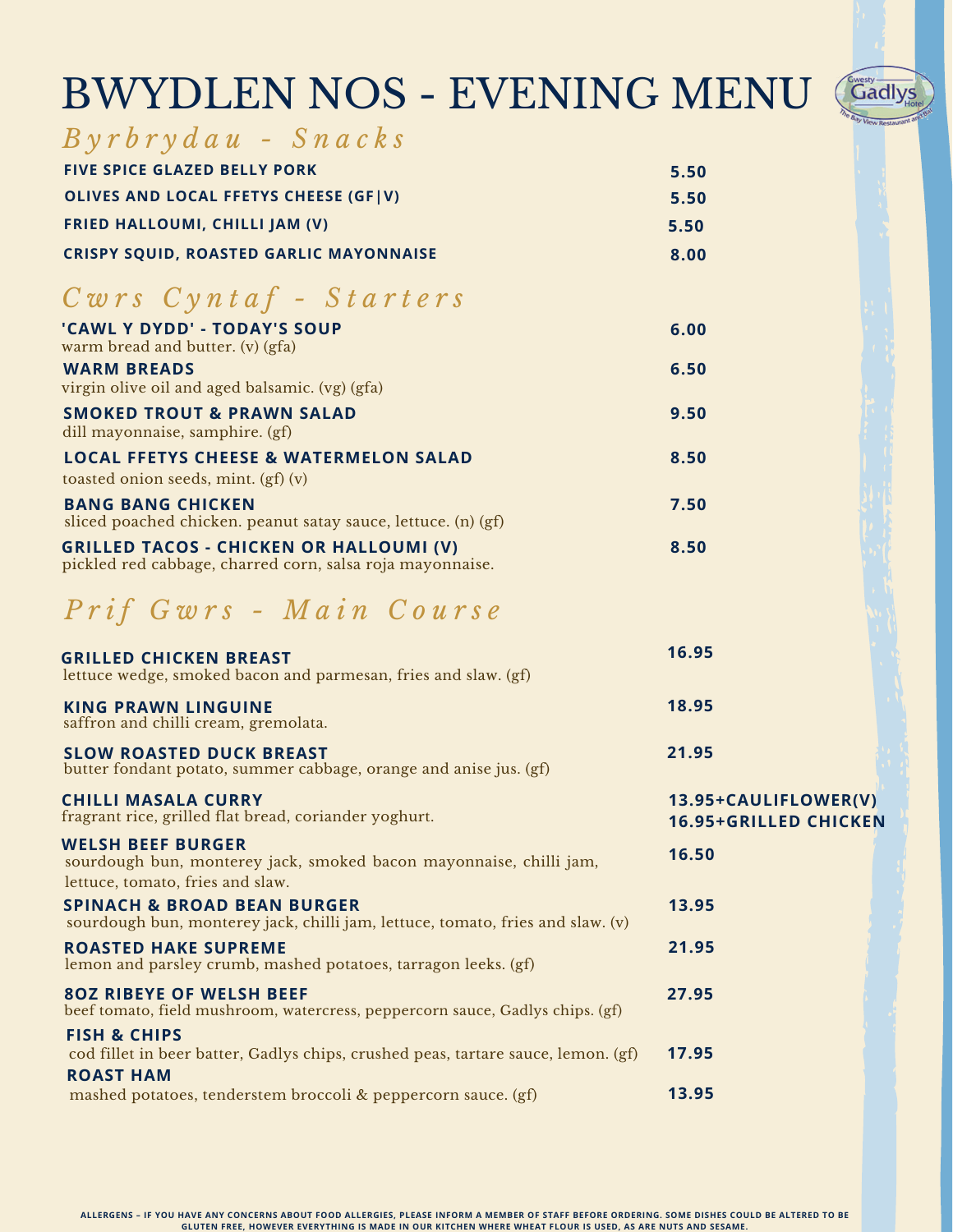

# BWYDLEN NOS - EVENING MENU

### *1 2 " S t o n e b a k e d P i z z a*

| <b>BUFFALO MOZZARELLA, BLUSHED TOMATO &amp; BASIL</b> | 12.95 |
|-------------------------------------------------------|-------|
| <b>PULLED CHIPOTLE CHICKEN &amp; ROQUITTO PEPPERS</b> | 13.95 |
| <b>LOCAL FFETYS, RED ONION &amp; OLIVES (V)</b>       | 13.95 |
| <b>BARECUE ROAST DUCK &amp; SPRING ONIONS</b>         | 13.95 |

*A r c h e b i o n Y c h w a n e g o l - S i d e s*

| <b>GADLYS CHIPS (GF) (V)</b>             | 4.50 |
|------------------------------------------|------|
| FRIES (GF) (V)                           | 4.00 |
| <b>TENDERSTEM BROCCOLI (GF) (V)</b>      | 4.50 |
| <b>DRESSED SALAD (GF) (VG)</b>           | 4.00 |
| <b>WARM BREAD &amp; BUTTER (GFA) (V)</b> | 2.50 |
| <b>MASHED POTATOES (GF) (V)</b>          | 4.50 |
| <b>PEPPERCORN SAUCE (GF)</b>             | 3.00 |

## *P w d i n - D e s s e r t s*

| <b>VANILLA CRÈME BRULEE</b>                                         | 7.50                 |
|---------------------------------------------------------------------|----------------------|
| mango and passion fruit compote, shortbread. (v)                    |                      |
| <b>RED BERRY ETON MESS</b>                                          | 7.50                 |
| strawberry and prosecco sorbet. $(gf)(v)$                           |                      |
| <b>WARM CHOCOLATE CARAMEL FONDANT</b>                               | 7.50                 |
| vanilla ice cream. (v) *please allow extra 15 mins cooking time*    |                      |
| <b>LEMON TART</b>                                                   | 7.50                 |
| raspberry sauce and Chantilly cream. (v)                            |                      |
| <b>RED BOAT ICE CREAMS &amp; SORBET</b>                             | 2.95 1 SCOOP         |
| Ice Creams - vanilla, chocolate, raspberry ripple, hazelnut crunch, | <b>5.50 2 SCOOPS</b> |
| honeycomb. $(v)$ $(gf)$ $(n)$                                       | <b>7.95 3 SCOOPS</b> |
| Sorbets- mango & passionfruit, strawberry & prosecco. (v) (gf)      |                      |
| <b>GADLYS CHEESES</b>                                               | 9.50                 |
| Artisan Welsh cheese, oatmeal crackers, celery and chutney. (v)     |                      |

ALLERGENS - IF YOU HAVE ANY CONCERNS ABOUT FOOD ALLERGIES, PLEASE INFORM A MEMBER OF STAFF BEFORE ORDERING. SOME DISHES COULD BE ALTERED TO BE<br>GLUTEN FREE, HOWEVER EVERYTHING IS MADE IN OUR KITCHEN WHERE WHEAT FLOUR IS USE **GLUTEN FREE, HOWEVER EVERYTHING IS MADE**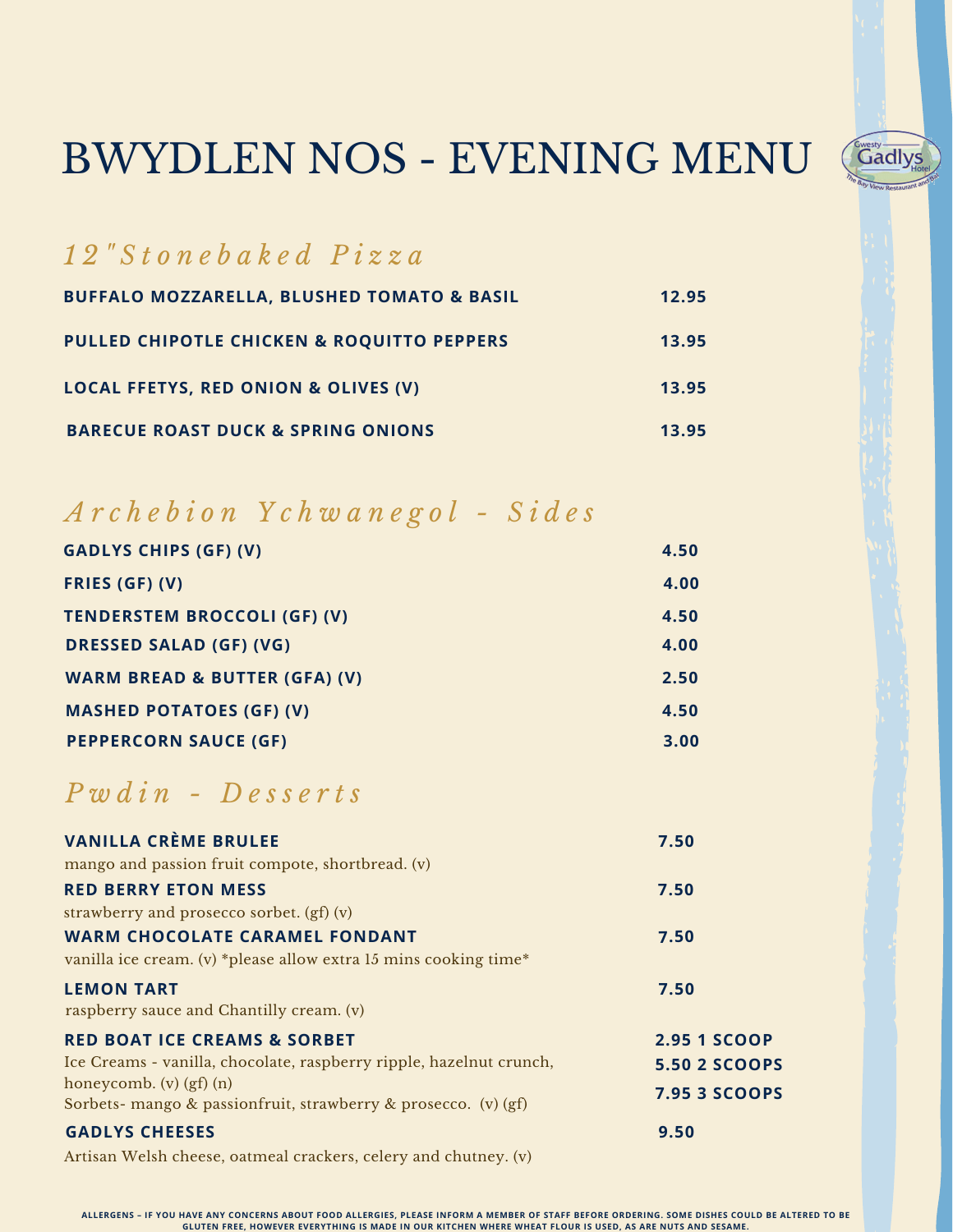# BWYDLEN CINIO - LUNCH MENU



#### *C w r s C y n t a f - S t a r t e r s*

| 'CAWL Y DYDD' - TODAY'S SOUP                                                                | 6.00 |
|---------------------------------------------------------------------------------------------|------|
| warm bread and butter. $(v)$ (gfa)                                                          |      |
| <b>WARM BREADS</b>                                                                          | 6.50 |
| virgin olive oil and aged balsamic. (vg) (gfa)                                              |      |
| <b>SMOKED TROUT &amp; PRAWN SALAD</b><br>dill mayonnaise, samphire. (gf)                    | 9.50 |
| <b>LOCAL FFETYS CHEESE &amp; WATERMELON SALAD</b><br>toasted onion seeds, mint. $(gf)(v)$   | 8.50 |
| <b>BANG BANG CHICKEN</b><br>sliced poached chicken. peanut satay sauce, lettuce. $(n)$ (gf) | 7.50 |

#### *P r i f G w r s - M a i n C o u r s e*

| <b>GRILLED CHICKEN BREAST</b><br>lettuce wedge, smoked bacon and parmesan, fries and slaw. (gf)                                  | 16.95                                                 |  |
|----------------------------------------------------------------------------------------------------------------------------------|-------------------------------------------------------|--|
| <b>CHILLI MASALA CURRY</b><br>fragrant rice, grilled flat bread, coriander yoghurt. (vga)                                        | 13.95+CAULIFLOWER (V)<br><b>16.95+GRILLED CHICKEN</b> |  |
| WELSH BEEF BURGER<br>sourdough bun, monterey jack, smoked bacon mayonnaise, chilli jam,<br>lettuce, tomato, fries and slaw.      | 16.50                                                 |  |
| <b>SPINACH &amp; BROAD BEAN BURGER</b><br>sourdough bun, monterey jack, chilli jam, lettuce, tomato, fries and slaw. (v)         | 13.95                                                 |  |
| <b>ROASTED HAKE SUPREME</b><br>lemon and parsley crumb, mashed potatoes, tarragon leeks. (gf)                                    | 21.95                                                 |  |
| <b>80Z RIBEYE OF WELSH BEEF</b><br>beef tomato, field mushroom, watercress, peppercorn sauce, Gadlys chips. (gf)                 | 27.95                                                 |  |
| <b>FISH &amp; CHIPS</b><br>cod fillet in beer batter, Gadlys chips, crushed peas, tartare sauce, lemon. (gf)<br><b>ROAST HAM</b> | 17.95                                                 |  |
| mashed potatoes, tenderstem broccoli & peppercorn sauce. (gf)                                                                    | 13.95                                                 |  |

## Bara fflat wedi'i ridyllu-Grilled flat bread

#### **(Served with dressed salad, slaw and crisps- Available from 12-3pm Mon-Sat)**

| <b>PRAWNS</b><br>with lettuce and marie rose sauce.           | 9.50 |
|---------------------------------------------------------------|------|
| <b>CRISPY BREADED CHICKEN</b><br>with lettuce and chilli jam. | 8.50 |
| <b>BLACK BOMBER CHEDDAR</b><br>with pickle. $(v)$             | 7.50 |
| <b>ROAST HAM</b><br>with beef tomato and mustard.             | 8.00 |
| <b>BUFFALO MOZZARELLA</b><br>$1.1 \t11 \t11 \t11$             | 8.50 |

with blushed tomato and basil.

ALLERGENS - IF YOU HAVE ANY CONCERNS ABOUT FOOD ALLERGIES, PLEASE INFORM A MEMBER OF STAFF BEFORE ORDERING. SOME DISHES COULD BE ALTERED TO BE GLUTEN FREE, HOWEVER EVERYTHING IS MADE IN OUR KITCHEN WHERE WHEAT FLOUR IS USED, AS ARE NUTS AND SESAME